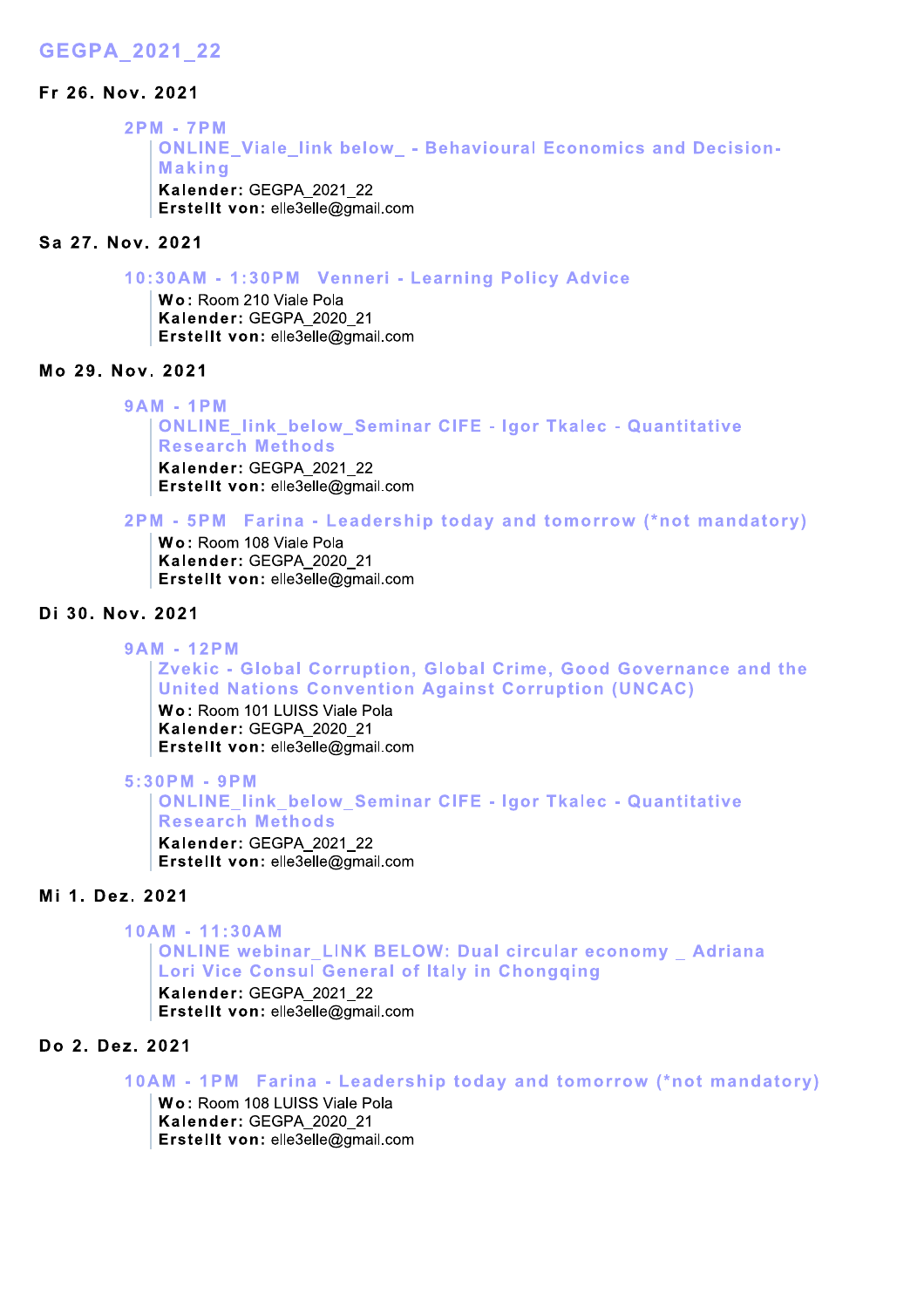# GEGPA 2021 22

# $2:30PM - 4:30PM$ GEGPA\_2021\_22<br>
2:30PM - 4:30PM<br>
Zvekic - Global Corruption, Global Crime, Good Governance<br>
and the United Nations Convention Against Corruption (UNCAC)<br>
Wo: Room 108 LUISS Viale Pola<br>
Erstellt von: elle3elle@gmail.com<br>
Fr

## M - 4PM Poletti - International Public Policies

Wo: ROOM AT11A LUISS Viale Pola Kalender: GEGPA 2020 21 Erstellt von: elle3elle@gmail.com

### Sa 4. Dez. 2021

# 10AM - 1PM Venneri - Learning Policy Advice

Wo: ROOM 209 LUISS Viale Pola Kalender: GEGPA 2020 21 Erstellt von: elle3elle@gmail.com

# $Mo$  6. Dez. 2021

2PM - 5PM

# **M-7PM**

From 19 Matter of Material Characteristic Material Character: GEGPA 2020\_21<br>
First ellit von: elle3elle@gmail.com<br>
Mo 6. Dez. 2021<br>
2PM - 5PM Farrina - Leadership today and tomorrow (\*not mandatory)<br>
Wo: ROOM AT10 LUISS Vi Ansalone - Seminar: Political Strategic Decision Making Within Large Organizations

> Wo: ROOM 210 LUISS Viale Pola Kalender: GEGPA 2021 22 Erstellt von: elle3elle@gmail.com

### Do 9. Dez. 2021

## 2PM - 5PM Poletti - International Public Policies

Wo: ROOM AT10A LUISS Viale Pola Kalender: GEGPA 2020 21 Erstellt von: elle3elle@gmail.com

# 5PM - 8PM Poletti - International Public Policies

Wo: ROOM AT10A LUISS Viale Pola Kalender: GEGPA 2020 21 Erstellt von: elle3elle@gmail.com

## Fr 10. Dez. 2021

10AM - 1PM Poletti - International Public Policies

Wo: ROOM AT10A LUISS Viale Pola Kalender: GEGPA 2020 21 Erstellt von: elle3elle@gmail.com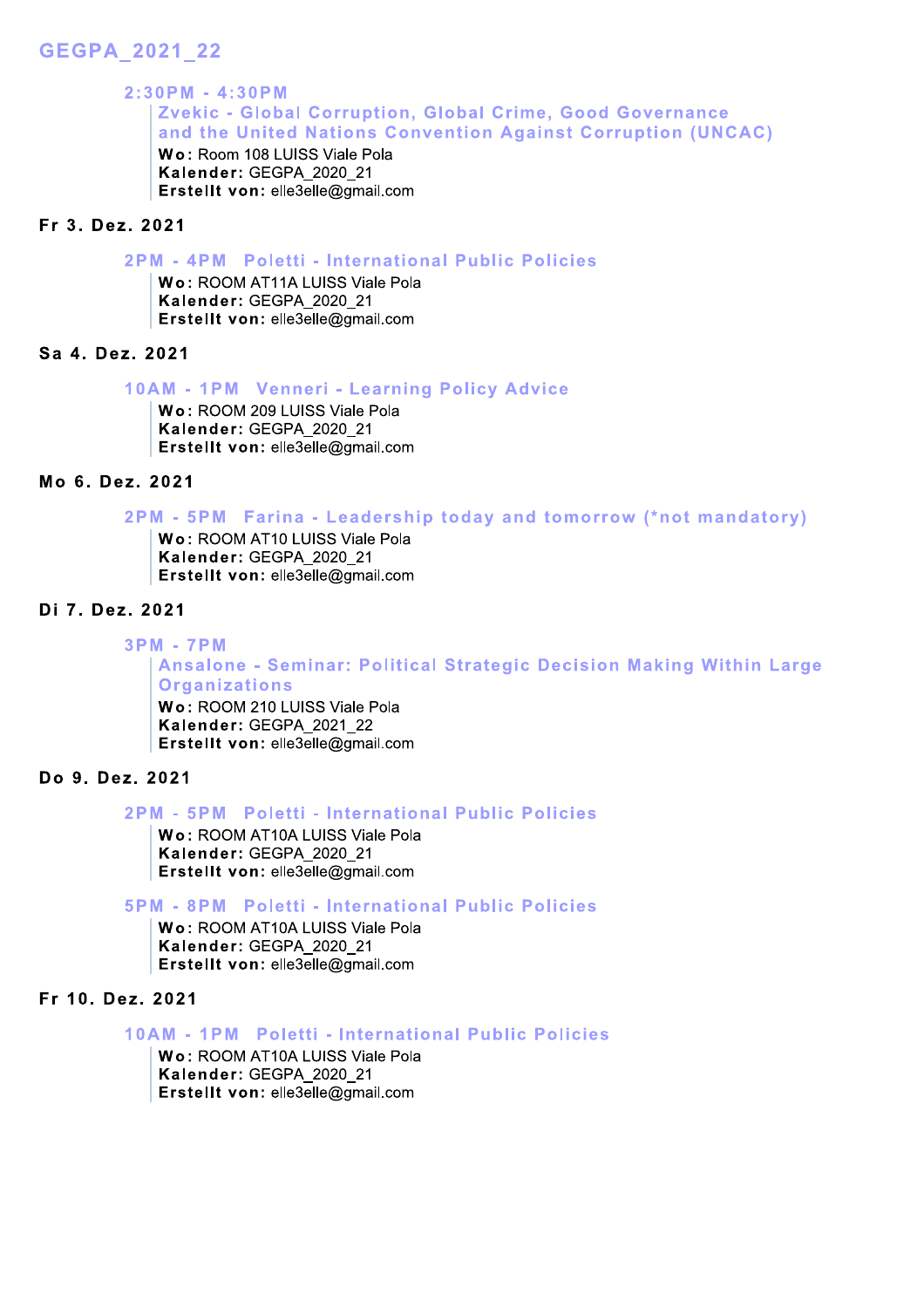# GEGPA\_2021\_22

# $2$ PM  $\,$  - 5PM  $\,$  Poletti - International Public Post  $\,$

GEGPA\_2021\_22<br>
2PM - 5PM Poletti - International Public Policies<br>
Wo: ROOM AT10A LUISS Viale Pola<br>
Kalender: GEGPA\_2020\_21<br>
Erstellt von: elle3elle@gmail.com<br>
Sa 11. Dez. 2021<br>
8AM - 11AM Poletti - International Public Pol 2 PM - 3PM Poletti - Mierhational Puk<br>
Wo: ROOM AT10A LUISS Viale Pola<br>
Kalender: GEGPA\_2020\_21<br>
Erstellt von: elle3elle@gmail.com<br>
P2. 2021<br>
8AM - 11AM Poletti - International Puk<br>
Kalender: GEGPA\_2020\_21<br>
Erstellt von: e

# 11AM POIETH - International Public Policies

34 TT. Dez. 2021<br>
8AM - 11AM Poletti - International Pl<br>
Wo: ROOM 208 LUISS Viale Pola<br>
Kalender: GEGPA\_2020\_21<br>
Erstellt von: elle3elle@gmail.com<br>
11AM - 2PM Poletti - International Pl<br>
Wo: ROOM 208 LUISS Viale Pola<br>
Kale

# 2PM POIETH - International Public Policies

# M - 4PM tbc\_Gaitieri - I Wo: ROOM 208 LUISS Viale Pola<br> **Extell tron:** elle3elle@gmail.com<br> **No 13. Dez. 2021**<br> **Extell tron:** elle3elle@gmail.com<br> **No 13. Dez. 2021**<br>
2PM - 4PM the Galtteri - Negotiation Techniques in International Organisations<br>

# 12PM tbc\_Galtieri - I

#### $M - 4H$  $\mathbf{M}$

2 PM - APM<br>
Wo: ROOM AT10 LUISS Viale Pola<br>
Kalender: GEGPA\_2020\_21<br>
Erstellt von: elle3elle@gmail.com<br>
22. 2021<br>
9AM - 12PM tbc\_Galtieri - Negotiation Techniques in International Organisations<br>
Wo: ROOM AT10 LUISS Viale P Seminar: Practitioners' talks on career perspectives and opportunitiesin international governmental bodies

Wo: Room 210 LUISS POLA Kalender: GEGPA 2021 22 Erstellt von: elle3elle@gmail.com

 $5:30$  PM -  $7:30$  PM

### Fabbrini - Democracy and Global Governance: Conceptual and<br>--**Methodological Issues**

Wo: ROOM 204 LUISS ROMANIA Kalender: GEGPA 2021 22 Erstellt von: elle3elle@gmail.com

# Mi 15. Dez. 2021

# 2PM - 4PM tbc\_Gaitleri - I Wo: ROOM 204 LUISS ROMANIA<br>
Yo: ROOM 204 LUISS ROMANIA<br>
Extellt von: elle3elle@gmail.com<br>
22. 2021<br>
2PM - 4PM tbc\_Galtieri - Negotiation Techniques in International Organisations<br>
Wo: ROOM AT10 LUISS Viale Pola<br>
Kalender:

 $M$  -  $\ell$  :30PM  $\,$  P. Ferrara - Negotiation and Diplomacy in a Changing World  $\,$ 

**Wo: ROOM 210 LUISS POLA** Kalender: GEGPA 2021 22 Erstellt von: elle3elle@gmail.com